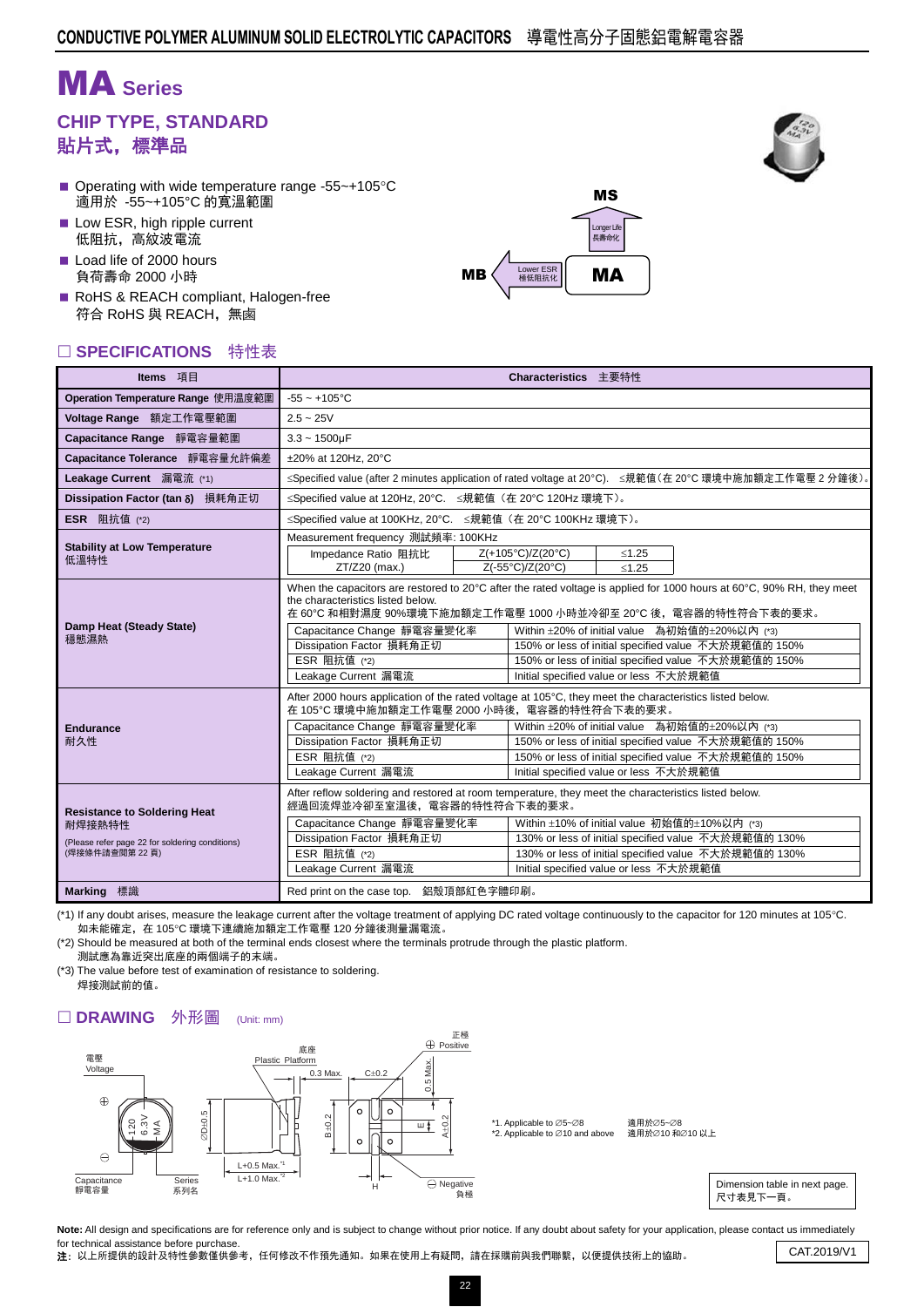## MA **Series**

### □ DIMENSIONS 尺寸表 (Unit: mm)

| $ØD \times L$ | $4 \times 5.5$ | $5 \times 6$ | $6.3 \times 5.5/6$ | $8 \times 7$ | $8 \times 12$ | $10 \times 8/10$ | $10 \times 12.7$ |
|---------------|----------------|--------------|--------------------|--------------|---------------|------------------|------------------|
| A             | 5.0            | 6.0          | 7.3                | 9.0          | 9.0           | 11.0             | 11.0             |
| B             | 4.3            | 5.3          | 6.6                | 8.3          | 8.3           | 10.3             | 10.3             |
|               | 4.3            | 5.3          | 6.6                | 8.3          | 8.3           | 10.3             | 10.3             |
|               | 1.0            | 1.6          | 2.1                | 3.2          | 3.2           | 4.6              | 4.6              |
|               | 5.5            | 6.0          | 5.5/6.0            | 7.0          | 12.0          | 8.0/10.0         | 12.7             |
| н             | $0.5 - 0.8$    | $0.5 - 0.8$  | $0.5 - 0.8$        | $0.8 - 1.1$  | $0.8 - 1.1$   | $0.8 - 1.1$      | $0.8 - 1.1$      |

### □ DIMENSIONS & STANDARD RATINGS 規格尺寸及標準參數

|                         | WV(V)           |                                      |                                                         | 2.5<br>(0E)                            |                                                         |                                                                      | (0G)<br>$\overline{4}$                                 |                                                         |                                        |                                                         |                                                                      |  |  |
|-------------------------|-----------------|--------------------------------------|---------------------------------------------------------|----------------------------------------|---------------------------------------------------------|----------------------------------------------------------------------|--------------------------------------------------------|---------------------------------------------------------|----------------------------------------|---------------------------------------------------------|----------------------------------------------------------------------|--|--|
| Cap.<br>容量<br>$(\mu F)$ | Parameter<br>參數 | Case size<br>ØD×L (mm)<br>尺寸         | <b>Dissipation</b><br>factor<br>$(tan \delta)$<br>損耗角正切 | Leakage<br>current<br>$(\mu A)$<br>漏電流 | ESR ( $m\Omega$ )<br>max. 20°C.<br><b>100KHz</b><br>阻抗值 | <b>Ripple current</b><br>(mA rms)<br>105°C.<br><b>100KHz</b><br>紋波電流 | Case size<br>$ØDxL$ (mm)<br>尺寸                         | <b>Dissipation</b><br>factor<br>$(tan \delta)$<br>損耗角正切 | Leakage<br>current<br>$(\mu A)$<br>漏電流 | ESR ( $m\Omega$ )<br>max. 20°C.<br><b>100KHz</b><br>阻抗值 | <b>Ripple current</b><br>(mA rms)<br>105°C.<br><b>100KHz</b><br>紋波電流 |  |  |
| 33                      | 330             |                                      |                                                         |                                        |                                                         |                                                                      | $4 \times 5.5$                                         | 0.12                                                    | 26.4                                   | 200                                                     | 700                                                                  |  |  |
| 100                     | 101             | $6.3 \times 6$                       | 0.12                                                    | 50                                     | 22                                                      | 2600                                                                 | $6.3 \times 5.5$<br>$(6.3 \times 6)$                   | 0.12<br>(0.12)                                          | 80<br>(80)                             | 22<br>(22)                                              | 2600<br>(2600)                                                       |  |  |
| 150                     | 151             |                                      |                                                         |                                        |                                                         |                                                                      | $6.3 \times 5.5$<br>$(5 \times 6)$<br>$(6.3 \times 6)$ | 0.12<br>(0.12)<br>(0.12)                                | 120<br>(300)<br>(120)                  | 22<br>(30)<br>(22)                                      | 2800<br>(2000)<br>(2800)                                             |  |  |
| 220                     | 221             | $6.3 \times 5.5$<br>$(6.3 \times 6)$ | 0.12<br>(0.12)                                          | 110<br>(110)                           | 20<br>(20)                                              | 2800<br>(2800)                                                       | $8 \times 7$                                           | 0.12                                                    | 176                                    | 21                                                      | 3200                                                                 |  |  |
| 330                     | 331             |                                      |                                                         |                                        |                                                         |                                                                      | $8 \times 7$                                           | 0.12                                                    | 264                                    | 21                                                      | 3400                                                                 |  |  |
| 470                     | 471             | $8 \times 7$                         | 0.12                                                    | 235                                    | 20                                                      | 3300                                                                 | $10 \times 8$                                          | 0.12                                                    | 376                                    | 17                                                      | 4200                                                                 |  |  |
| 560                     | 561             |                                      |                                                         |                                        |                                                         |                                                                      | $8 \times 12$                                          | 0.12                                                    | 448                                    | 13                                                      | 4520                                                                 |  |  |
| 680                     | 681             |                                      |                                                         |                                        |                                                         |                                                                      | $10 \times 8$                                          | 0.12                                                    | 544                                    | 17                                                      | 4400                                                                 |  |  |
| 820                     | 821             | $10 \times 8$                        | 0.12                                                    | 410                                    | 17                                                      | 4400                                                                 | $10 \times 10$                                         | 0.12                                                    | 656                                    | 13                                                      | 4800                                                                 |  |  |
| 1200                    | 122             |                                      |                                                         |                                        |                                                         |                                                                      | $10 \times 12.7$                                       | 0.12                                                    | 960                                    | 10                                                      | 5500                                                                 |  |  |
| 1500                    | 152             | $10 \times 10$<br>$(10 \times 12.7)$ | 0.12<br>(0.12)                                          | 750<br>(750)                           | 13<br>(12)                                              | 4700<br>(5440)                                                       |                                                        |                                                         |                                        |                                                         |                                                                      |  |  |

|                         | WV(V)           |                                                        |                                                         | $6.3$ (0J)                             |                                                         |                                                                      | 10(1A)                               |                                                         |                                   |                                                         |                                                                      |  |
|-------------------------|-----------------|--------------------------------------------------------|---------------------------------------------------------|----------------------------------------|---------------------------------------------------------|----------------------------------------------------------------------|--------------------------------------|---------------------------------------------------------|-----------------------------------|---------------------------------------------------------|----------------------------------------------------------------------|--|
| Cap.<br>容量<br>$(\mu F)$ | Parameter<br>參數 |                                                        | <b>Dissipation</b><br>factor<br>$(tan \delta)$<br>損耗角正切 | Leakage<br>current<br>$(\mu A)$<br>漏電流 | ESR ( $m\Omega$ )<br>max. 20°C,<br><b>100KHz</b><br>阻抗值 | <b>Ripple current</b><br>(mA rms)<br>105°C.<br><b>100KHz</b><br>紋波電流 | <b>Case size</b><br>ØDxL (mm)<br>尺寸  | <b>Dissipation</b><br>factor<br>$(tan \delta)$<br>損耗角正切 | Leakage<br>current<br>(uA)<br>漏電流 | ESR ( $m\Omega$ )<br>max. 20°C.<br><b>100KHz</b><br>阻抗值 | <b>Ripple current</b><br>(mA rms)<br>105°C,<br><b>100KHz</b><br>紋波電流 |  |
| 4.7                     | <b>4R7</b>      |                                                        |                                                         |                                        |                                                         |                                                                      | $4 \times 5.5$                       | 0.12                                                    | 9.4                               | 240                                                     | 670                                                                  |  |
| 6.8                     | <b>6R8</b>      |                                                        |                                                         |                                        |                                                         |                                                                      | $4 \times 5.5$                       | 0.12                                                    | 13.6                              | 240                                                     | 670                                                                  |  |
| 10                      | 100             |                                                        |                                                         |                                        |                                                         |                                                                      | $4 \times 5.5$                       | 0.12                                                    | 20                                | 220                                                     | 700                                                                  |  |
| 15                      | 150             |                                                        |                                                         |                                        |                                                         |                                                                      | $4 \times 5.5$                       | 0.12                                                    | 30                                | 200                                                     | 700                                                                  |  |
| 22                      | 220             | $4 \times 5.5$                                         | 0.12                                                    | 27.72                                  | 200                                                     | 700                                                                  |                                      |                                                         |                                   |                                                         |                                                                      |  |
| 33                      | 330             |                                                        |                                                         |                                        |                                                         |                                                                      | $5 \times 6$                         | 0.12                                                    | 66                                | 35                                                      | 1500                                                                 |  |
| 47                      | 470             | $5 \times 6$                                           | 0.12                                                    | 59.22                                  | 35                                                      | 1600                                                                 | $5 \times 6$<br>$(6.3 \times 6)$     | 0.12<br>(0.12)                                          | 94<br>(94)                        | 26<br>(26)                                              | 2600<br>(2600)                                                       |  |
| 56                      | 560             |                                                        |                                                         |                                        |                                                         |                                                                      | $6.3 \times 5.5$<br>$(6.3 \times 6)$ | 0.12<br>(0.12)                                          | 112<br>(112)                      | 25<br>(25)                                              | 2500<br>(2500)                                                       |  |
| 82                      | 820             | $6.3 \times 5.5$<br>$(6.3 \times 6)$                   | 0.12<br>(0.12)                                          | 103<br>(103)                           | 23<br>(23)                                              | 2600<br>(2600)                                                       |                                      |                                                         |                                   |                                                         |                                                                      |  |
| 100                     | 101             | $6.3 \times 5.5$<br>$(5 \times 6)$<br>$(6.3 \times 6)$ | 0.12<br>(0.12)<br>(0.12)                                | 126<br>(315)<br>(126)                  | 23<br>(25)<br>(23)                                      | 2800<br>(2200)<br>(2800)                                             |                                      |                                                         |                                   |                                                         |                                                                      |  |
| 120                     | 121             | $6.3 \times 6$                                         | 0.12                                                    | 151                                    | 23                                                      | 3000                                                                 | $8 \times 7$                         | 0.12                                                    | 240                               | 23                                                      | 3000                                                                 |  |
| 150                     | 151             | $8 \times 7$                                           | 0.12                                                    | 189                                    | 22                                                      | 3200                                                                 | $8 \times 7$<br>$(10 \times 8)$      | 0.12<br>(0.12)                                          | 300<br>(300)                      | 23<br>(21)                                              | 3200<br>(3300)                                                       |  |
| 220                     | 221             | $8 \times 7$                                           | 0.12                                                    | 277                                    | 22                                                      | 3400                                                                 |                                      |                                                         |                                   |                                                         |                                                                      |  |
| 270                     | 271             |                                                        |                                                         |                                        |                                                         |                                                                      | $8 \times 12$<br>$(10 \times 8)$     | 0.12<br>(0.12)                                          | 540<br>(540)                      | 13<br>(20)                                              | 4500<br>(3600)                                                       |  |
| 330                     | 331             | $10 \times 8$                                          | 0.12                                                    | 416                                    | 18                                                      | 4200                                                                 | $8 \times 12$<br>$(10 \times 8)$     | 0.12<br>(0.12)                                          | 660<br>(660)                      | 14<br>(20)                                              | 4000<br>(3700)                                                       |  |
| 470                     | 471             | $8 \times 12$<br>$(10 \times 8)$<br>$(10 \times 10)$   | 0.12<br>(0.12)<br>(0.12)                                | 592<br>(592)<br>(592)                  | 12<br>(18)<br>(16)                                      | 5300<br>(4300)<br>(4600)                                             | $10 \times 10$<br>$(10 \times 12.7)$ | 0.12<br>(0.12)                                          | 940<br>(940)                      | 16<br>(12)                                              | 4600<br>(5300)                                                       |  |
| 560                     | 561             |                                                        |                                                         |                                        |                                                         |                                                                      | $10 \times 10$<br>$(10 \times 12.7)$ | 0.12<br>(0.12)                                          | 1120<br>(1120)                    | 15<br>(13)                                              | 4800<br>(5230)                                                       |  |
| 680                     | 681             | $10 \times 10$<br>$(10 \times 12.7)$                   | 0.12<br>(0.12)                                          | 857<br>(857)                           | 14<br>(10)                                              | 5000<br>(5500)                                                       |                                      |                                                         |                                   |                                                         |                                                                      |  |
| 820                     | 821             | $10 \times 12.7$                                       | 0.12                                                    | 1033                                   | 10                                                      | 5800                                                                 |                                      |                                                         |                                   |                                                         |                                                                      |  |

Note: All design and specifications are for reference only and is subject to change without prior notice. If any doubt about safety for your application, please contact us immediately for technical assistance before purchase.

for technical assistance before purchase.<br>2: 以上所提供的設計及特性參數僅供參考,任何修改不作預先通知。如果在使用上有疑問,請在採購前與我們聯繫,以便提供技術上的協助。 CAT.2019/V1